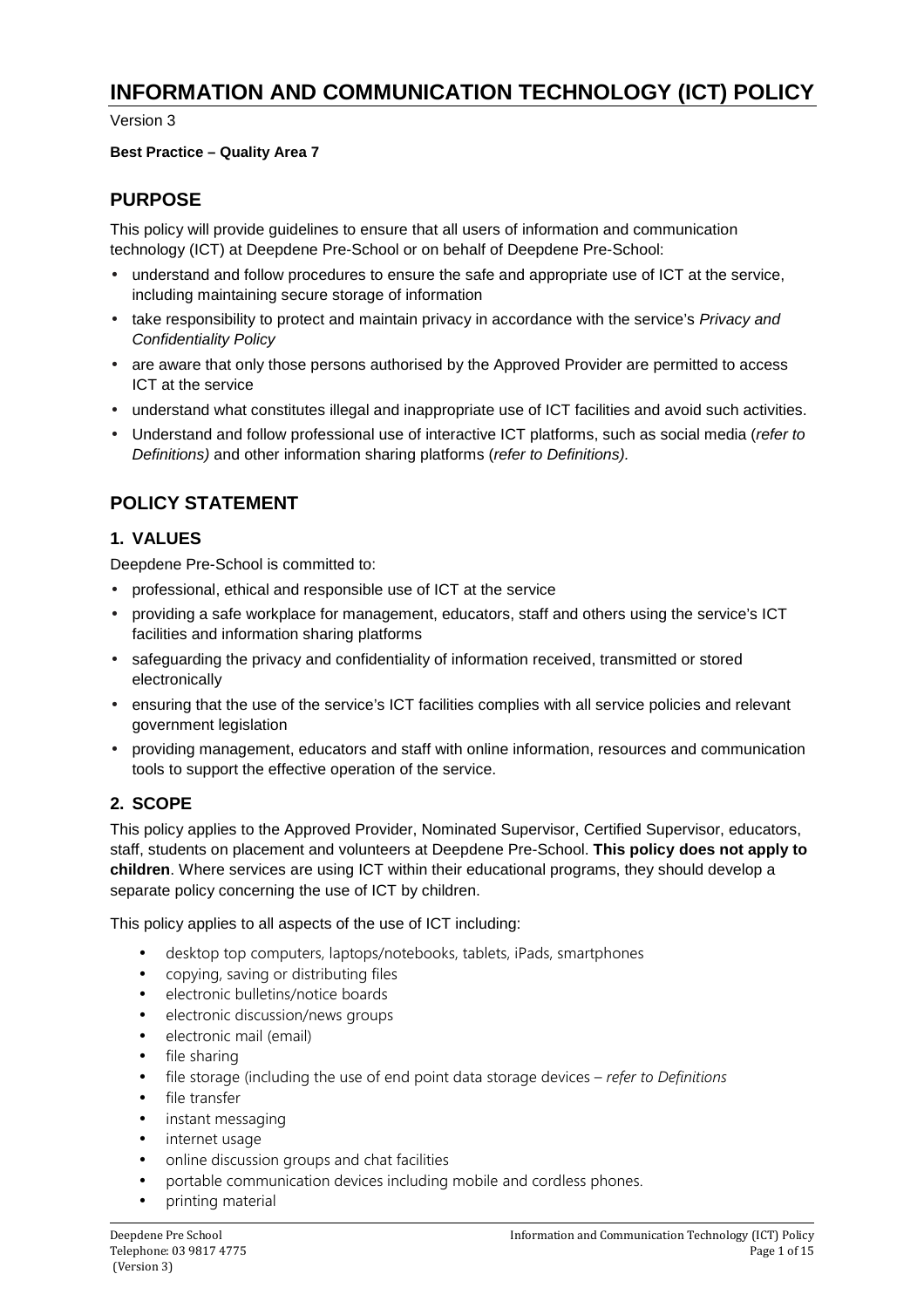- social media (refer to Definitions)
- streaming media
- subscriptions to list servers, mailing lists or other like services
- video conferencing
- viewing material electronically
- weblogs (blogs)

### **3. BACKGROUND AND LEGISLATION**

### **Background**

The Victorian Government has funded the provision of ICT infrastructure and support to kindergartens since 2003. This support has included:

- purchase and installation of ICT equipment
- installation and maintenance of internet connection
- provision of email addresses
- training in the use of software and the internet
- help desk support.

The purpose of this support is to:

- establish ICT infrastructure to assist teachers in the development and exchange of learning materials, and in recording children's learning
- contribute to the professional development of kindergarten teachers and assistants, and enhance their access to research in relation to child development
- establish ICT infrastructure that enhances the management of kindergartens and reduces the workload on management committees
- contribute to the sustainability of kindergartens by providing for the better management of records, including budget and finance records (refer to Kindergarten IT Program: http://www.kindergarten.vic.gov.au/ ).

The ICT environment is continually changing. Early childhood services now have access to a wide variety of technologies via fixed, wireless and mobile devices. While ICT is a cost-effective, timely and efficient tool for research, communication and management of a service, there are also legal responsibilities in relation to information privacy, security and the protection of employees, families and children.

State and federal laws, including those governing information privacy, copyright, occupational health and safety, anti-discrimination and sexual harassment, apply to the use of ICT (refer to Legislation and standards). Illegal and inappropriate use of ICT resources includes pornography, fraud, defamation, breach of copyright, unlawful discrimination or vilification, harassment (including sexual harassment, stalking and privacy violations) and illegal activity, including illegal peer-to-peer file sharing.

### **Legislation and standards**

Relevant legislation and standards include but are not limited to:

- Broadcasting Services Act 1992 (Cth)
- Charter of Human Rights and Responsibilities Act 2006 (Vic)
- Classification (Publications, Films and Computer Games) Act 1995
- Commonwealth Classification (Publication, Films and Computer Games) Act 1995
- Competition and Consumer Act 2010 (Cth)
- Copyright Act 1968 (Cth)
- Copyright Amendment Act 2006 (Cth)
- Education and Care Services National Law Act 2010
- Education and Care Services National Regulations 2011
- Equal Opportunity Act 2010 (Vic)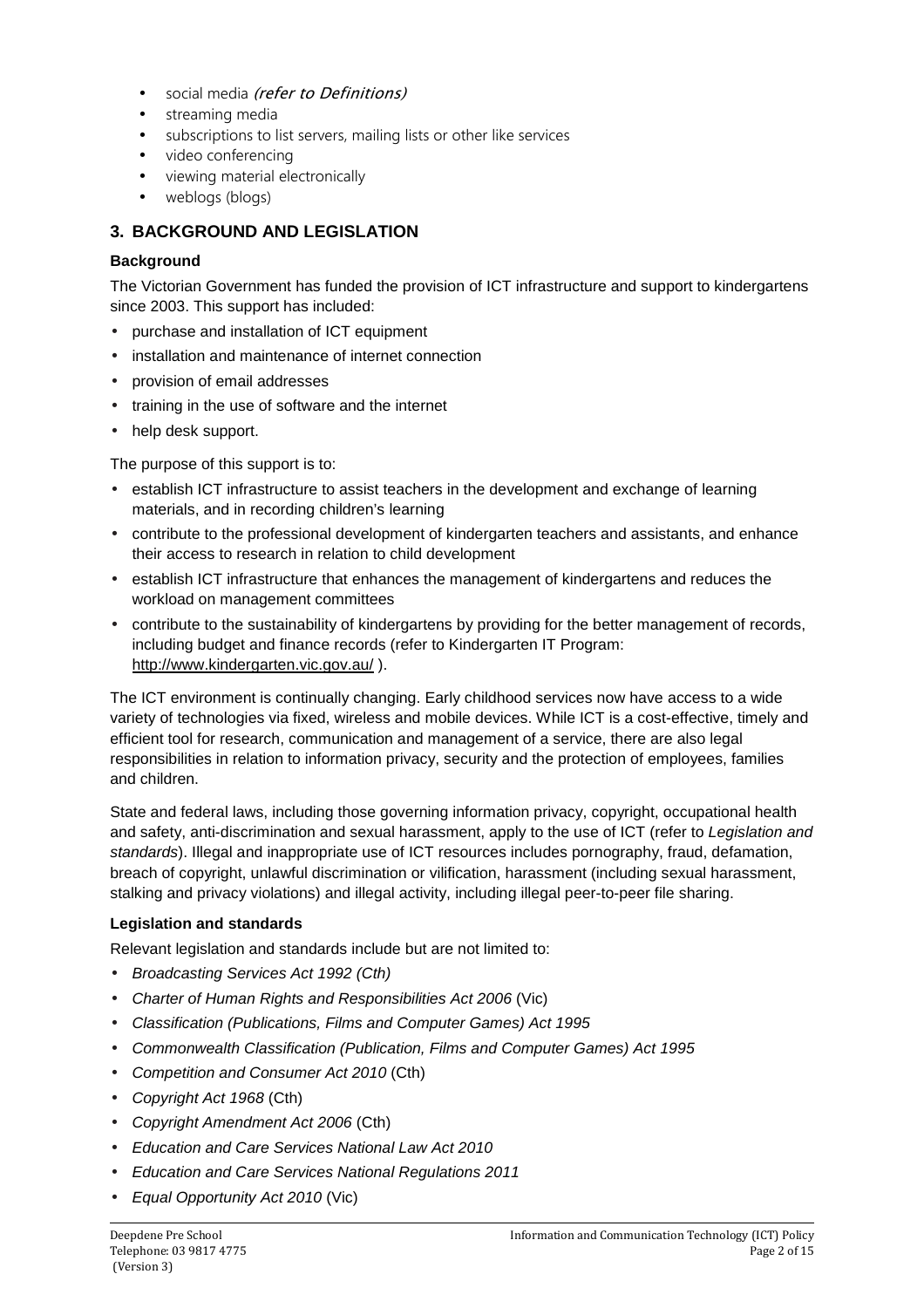- Freedom of Information Act 1982
- Health Records Act 2001 (Vic)
- Information Privacy Act 2000 (Vic)
- National Quality Standard, Quality Area 7: Leadership and Service Management
	- − Standard 7.3: Administrative systems enable the effective management of a quality service
- Occupational Health and Safety Act 2004 (Vic)
- Privacy Act 1988 (Cth)
- Public Records Act 1973 (Vic)
- Sex Discrimination Act 1984 (Cth)
- Spam Act 2003 (Cth)
- Trade Marks Act 1995 (Cth)

The most current amendments to listed legislation can be found at:

- Victorian Legislation Victorian Law Today: http://www.legislation.vic.gov.au/
- Commonwealth Legislation ComLaw: http://www.comlaw.gov.au/

### **4. DEFINITIONS**

The terms defined in this section relate specifically to this policy. For commonly used terms e.g. Approved Provider, Nominated Supervisor, Regulatory Authority etc. refer to the General Definitions section of this manual.

**Anti-spyware:** Software designed to remove spyware: a type of malware (refer to Definitions), that collects information about users without their knowledge.

**Chain email:** An email instructing recipients to send out multiple copies of the same email so that circulation increases exponentially.

**Computer virus:** Malicious software programs, a form of malware (refer to Definitions), that can spread from one computer to another through the sharing of infected files, and that may harm a computer system's data or performance.

**Cyber safety:** The safe and responsible use of technology including use of the internet, electronic media and social media in order to ensure information security and personal safety. There are three main areas of risk to safety:

- Content: being exposed to illegal, inappropriate or harmful material
- Contact: being subjected to harmful online interactions with other users (including bullying)
- Conduct: personal online behaviour that increases the likelihood of, or causes, harm.

**Defamation:** To injure or harm another person's reputation without good reason or justification. Defamation is often in the form of slander or libel.

**Disclaimer:** Statement(s) that seeks to exclude or limit liability and is usually related to issues such as copyright, accuracy and privacy.

**Electronic communications:** Email, instant messaging, communication through social media and any other material or communication sent electronically.

**Encryption:** The process of systematically encoding data before transmission so that an unauthorised party cannot decipher it. There are different levels of encryption available.

**Endpoint data storage devices:** Devices capable of storing information/data. New devices are continually being developed, and current devices include:

- laptops
- USB sticks, external or removable hard drives, thumb drives, pen drives and flash drives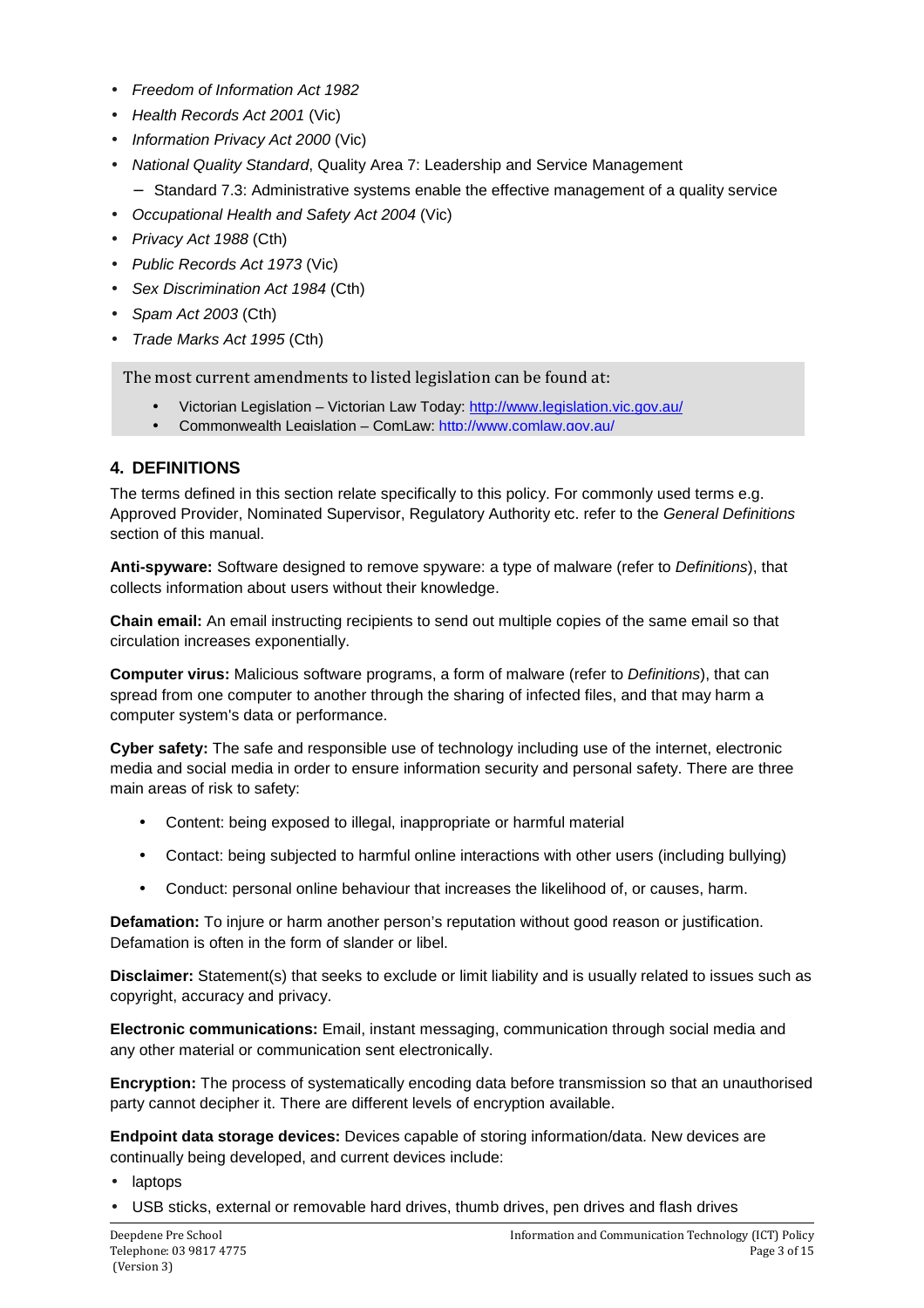- iPods or other similar devices
- cameras with USB drive connection
- iPhones/smartphones
- PCI/PC Card/PCMCIA storage cards
- PDAs (Personal Digital Assistants)
- other data-storage devices (CD-ROM and DVD).

**Firewall:** The primary method of keeping a computer/network secure. A firewall controls (by permitting or restricting) traffic into and out of a computer/network and, as a result, can protect these from damage by unauthorised users.

**Flash drive:** A small data-storage device that uses flash memory, and has a built-in USB connection. Flash drives have many names, including jump drives, thumb drives, pen drives and USB keychain drives.

**Information sharing platforms:** Describes the exchange of data between various organisations, people and technologies. This can include but not limited to Dropbox, Google Drive, Sharepoint, Skype for Business, One Drive

**Integrity:** (In relation to this policy) refers to the accuracy of data. Loss of data integrity may be either gross and evident (e.g. a computer disk failing) or subtle (e.g. the alteration of information in an electronic file).

**Malware:** Short for 'malicious software'. Malware is intended to damage or disable computers or computer systems.

**PDAs (Personal Digital Assistants):** A handheld computer for managing contacts, appointments and tasks. PDAs typically include a name and address database, calendar, to-do list and note taker. Wireless PDAs may also offer email and web browsing, and data can be synchronised between a PDA and a desktop computer via a USB or wireless connection.

**Portable storage device (PSD)** or **removable storage device (RSD):** Small, lightweight, portable easy-to-use device that is capable of storing and transferring large volumes of data. These devices are either exclusively used for data storage (for example, USB keys) or are capable of multiple other functions (such as iPods and PDAs).

**Security:** (In relation to this policy) refers to the protection of data against unauthorised access, ensuring confidentiality of information, integrity of data and the appropriate use of computer systems and other resources.

**Spam:** Unsolicited and unwanted emails or other electronic communication.

**Social Media:** A computer-based technology that facilitates the sharing of ideas, thoughts, information and photos through the building of virtual networks and communities. Examples can include but not limited to, Facebook, YouTube, WhatsApp, Facebook Messenger, TikTok and Instagram.

**USB interface:** Universal Serial Bus (USB) is a widely used interface for attaching devices to a host computer. PCs and laptops have multiple USB ports that enable many devices to be connected without rebooting the computer or turning off the USB device.

**USB key:** Also known as sticks, drives, memory keys and flash drives, a USB key is a device that plugs into the computer's USB port and is small enough to hook onto a key ring. A USB key allows data to be easily downloaded and transported/transferred.

**Virus:** A program or programming code that multiplies by being copied to another program, computer or document. Viruses can be sent in attachments to an email or file, or be present on a disk or CD. While some viruses are benign or playful in intent, others can be quite harmful: erasing data or requiring the reformatting of hard drives.

# **5. SOURCES AND RELATED POLICIES**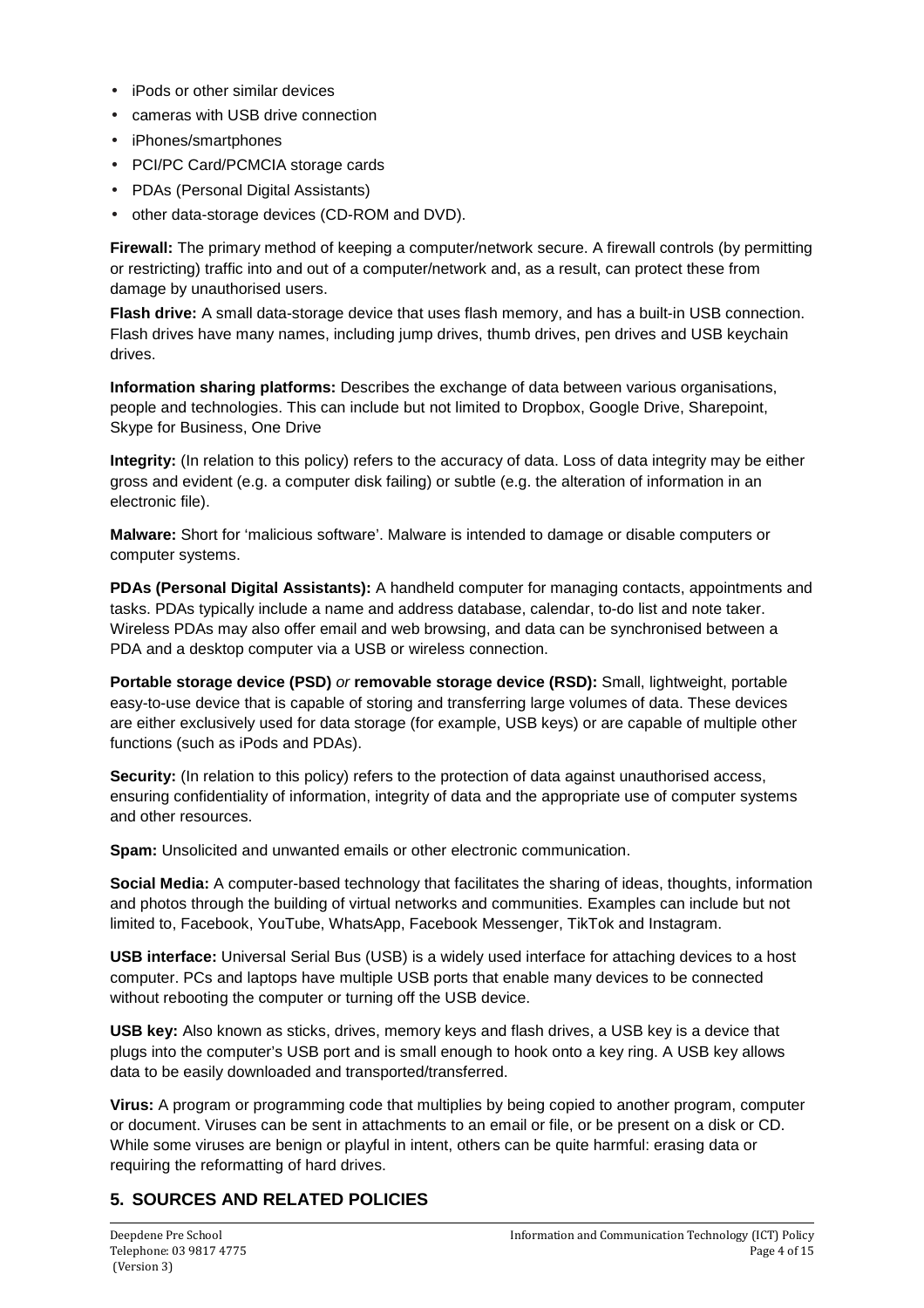### **Sources**

- Acceptance Use Policy, DEECD Information, Communications and Technology (ICT) Resources: www.education.vic.gov.au/about/deptpolicies/acceptableuse.htm
- IT for Kindergartens: www.kindergarten.vic.gov.au
- Organisation for Economic Co-operation and Development (OECD) (2002) Guidelines for the Security of Information Systems and Networks: Towards a Culture of Security: www.oecd.org

### **Service policies**

- Code of Conduct Policy
- Complaints and Grievances Policy
- Curriculum Development Policy
- Enrolment and Orientation Policy
- Governance and Management of the Service Policy
- Occupational Health and Safety Policy
- Privacy and Confidentiality Policy
- **Staffing Policy**

# **PROCEDURES**

### **The Approved Provider is responsible for:**

- ensuring that the use of the service's ICT complies with all relevant state and federal legislation (refer to Legislation and standards), and all service policies (including Privacy and Confidentiality Policy and Code of Conduct Policy)
- Managing inappropriate use of ICT as described in Attachment 2
- providing suitable ICT facilities to enable educators and staff to effectively manage and operate the service
- authorising the access of educators, staff, volunteers and students to the service's ICT facilities, as appropriate
- providing clear procedures and protocols that outline the parameters for use of the service's ICT facilities both at the service and when working from home (refer to Attachment 1 – Procedures for use of ICT at the service)
- embedding a culture of awareness and understanding of security issues at the service (refer to Attachment 2 – Guiding principles for security of information systems)
- ensuring that effective financial procedures and security measures are implemented where transactions are made using the service's ICT facilities, e.g. handling fee and invoice payments, and using online banking
- ensuring that the service's computer software and hardware are purchased from an appropriate and reputable supplier
- identifying the need for additional password-protected email accounts for management, educators, staff and others at the service, and providing these as appropriate
- identifying the training needs of educators and staff in relation to ICT, and providing recommendations for the inclusion of training in ICT in professional development activities
- ensuring that procedures are in place for the regular backup of critical data and information at the service
- ensuring secure storage of all information at the service, including backup files (refer to Privacy and Confidentiality Policy)
- adhering to the requirements of the Privacy and Confidentiality Policy in relation to accessing information on the service's computer/s, including emails
- considering encryption (refer to Definitions) of data for extra security
- ensuring that reputable anti-virus and firewall software (refer to Definitions) are installed on service computers, and that software is kept up to date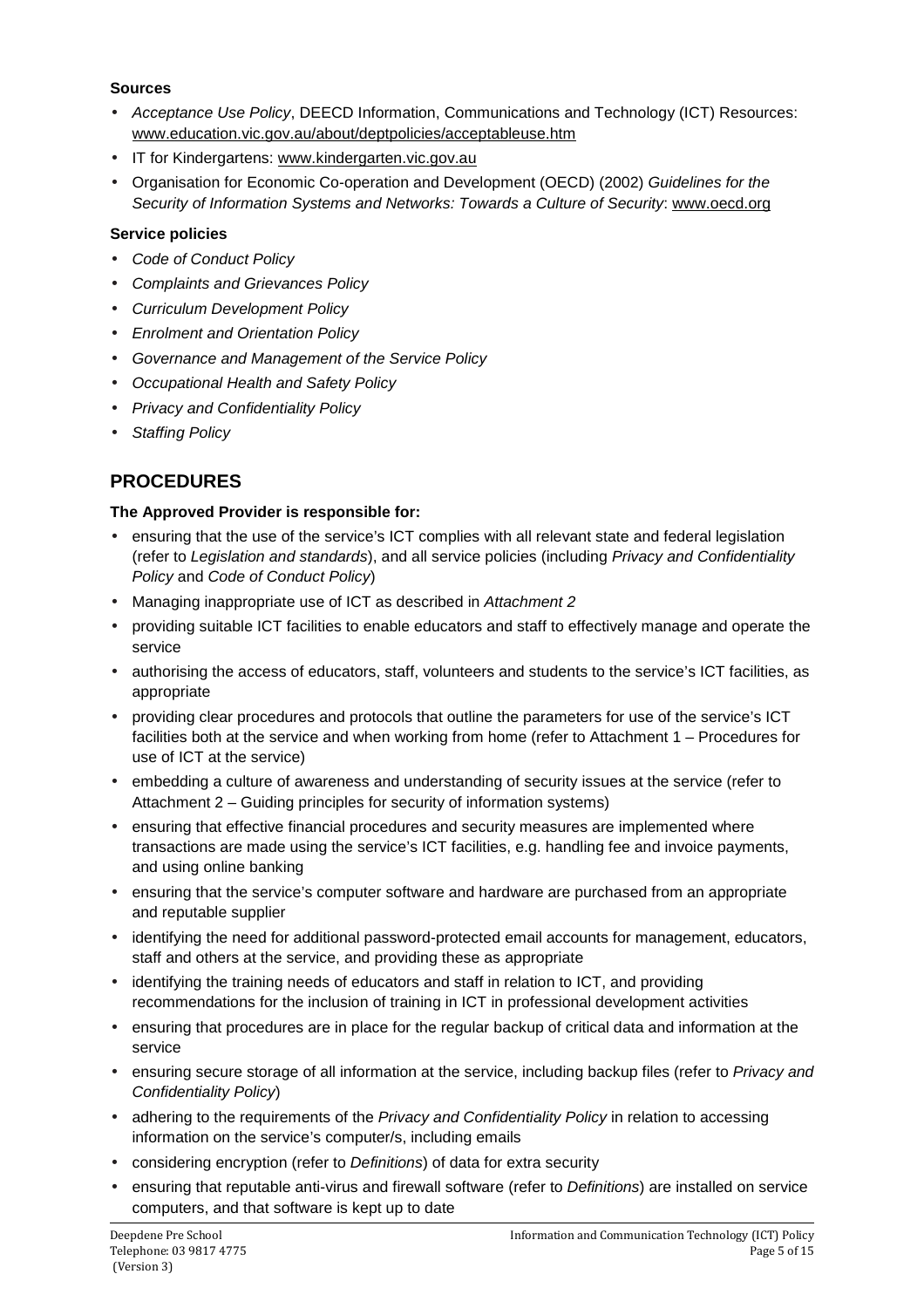- developing procedures to minimise unauthorised access, use and disclosure of information and data, which may include limiting access and passwords, and encryption (refer to Definitions)
- ensuring that the service's liability in the event of security breaches, or unauthorised access, use and disclosure of information and data is limited by developing and publishing appropriate disclaimers (refer to Definitions)
- developing procedures to ensure data and information (e.g. passwords) are kept secure, and only disclosed to individuals where necessary e.g. to new educators, staff or committee of management
- developing procedures to ensure that all educators, staff, volunteers and students are aware of the requirements and comply with this policy
- ensuring the appropriate use of endpoint data storage devices (refer to Definitions) by all ICT users at the service
- ensuring that all material stored on endpoint data storage devices is also stored on a backup drive, and that both device and drive are kept in a secure location
- ensuring compliance with this policy by all users of the service's ICT facilities
- ensuring that written permission is provided by parents/guardians for authorised access to the service's computer systems and internet by persons under 18 years of age (e.g. a student on placement at the service) (refer to Attachment 3 – Parent/guardian authorisation for under-age access to the Deepdene Pre-School ICT facilities).
- Responding to a privacy breach in accordance with Privacy and Confidentiality policy
- Complying with this policy at all times to protect the privacy, confidentiality and interest of Deepdene Pre-School employee, children and families

#### **The Nominated Supervisor, Certified Supervisors, educators, staff and other authorised users of the service's ICT facilities are responsible for:**

- providing authorisation to early childhood teacher, educators and staff to be social media representatives for Deepdene Pre-School (refer to Attachment 3)
- complying with all relevant legislation and service policies, protocols and procedures, including those outlined in Attachments 1
- reading and understanding what constitutes inappropriate use of ICT (refer to Attachment 2)
- completing the authorised user agreement form (see Attachment 4)
- keeping allocated passwords secure, including not sharing passwords and logging off after using a computer
- maintaining the security of ICT facilities belonging to Deepdene Pre-School and keeping allocated passwords secure, including not sharing passwords and logging off after using a computer
- accessing accounts, data or files on the service's computers only where authorisation has been provided
- co-operating with other users of the service's ICT to ensure fair and equitable access to resources
- obtaining approval from the Approved Provider before purchasing licensed computer software and hardware
- ensuring confidential information is transmitted with password protection or encryption, as required
- ensuring no illegal material is transmitted at any time via any ICT medium
- using the service's email, messaging and social media facilities for service-related and lawful activities only
- using endpoint data storage devices (refer to *Definitions*) supplied by the service for service-related business only, and ensuring that this information is protected from unauthorised access and use
- ensuring that all material stored on an endpoint data storage device is also stored on a backup drive, and that both device and drive are kept in a secure location
- notifying the Approved Provider of any damage, faults or loss of endpoint data storage devices
- signing an acknowledgement form upon receipt of a USB or portable storage device (including a laptop) (refer to Attachment 4 – Authorised user agreement)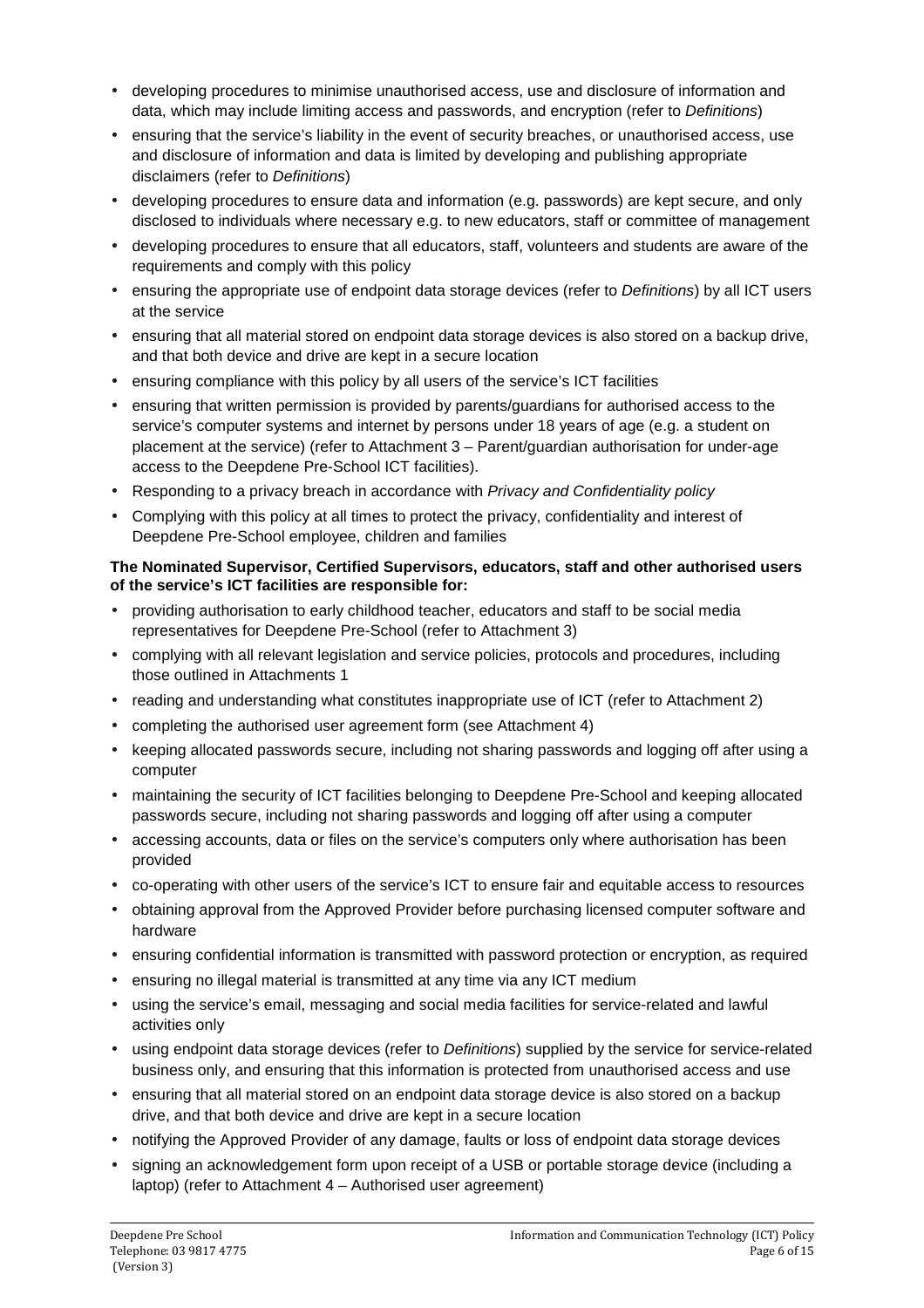- restricting the use of personal mobile phones to rostered breaks and only used in areas outside of spaces being utilised for education and care of children
- responding only to emergency phone calls when responsible for supervising children to ensure adequate supervision of children at all times (refer to Supervision of Children Policy)
- ensuring electronic files containing information about children and families are kept secure at all times (refer to Privacy and Confidentiality Policy).

### **Parents/guardians are responsible for:**

- reading and understanding this Information and Communication Technology (ICT) Policy
- complying with all state and federal laws, the requirements of the Education and Care Services National Regulations 2011, and all service policies and procedures
- maintaining the privacy of any personal or health information provided to them about other individuals e.g. contact details.
- Complying with this policy at all times to protect the privacy, confidentiality and interest of Deepdene Pre-School employee, children and families
- Complying with the appropriate use of social media (refer to Definitions) platforms (refer to Attachment 3)

#### **Volunteers and students, while at the service, are responsible for following this policy and its procedures.**

# **EVALUATION**

In order to assess whether the values and purposes of the policy have been achieved, the Approved Provider will:

- regularly seek feedback from everyone affected by the policy regarding its effectiveness
- monitor the implementation, compliance, complaints and incidents in relation to this policy
- keep the policy up to date with current legislation, research, policy and best practice
- revise the policy and procedures as part of the service's policy review cycle, or as required
- notify parents/guardians at least 14 days before making any changes to this policy or its procedures.

# **ATTACHMENTS**

- Attachment 1: Procedures for use of ICT at the service
- Attachment 2: Unacceptable/Inappropriate use of ICT facilities
- Attachment 3: Social Media Guidelines
- Attachment 4: Parent/guardian authorisation for under-age access to the Deepdene Pre-School ICT facilities
- Attachment 5: Authorised user agreement

## **AUTHORISATION**

This policy was adopted by the Approved Provider of Deepdene Pre-School on November 2021 .

## **REVIEW DATE:** OCTOBER 2024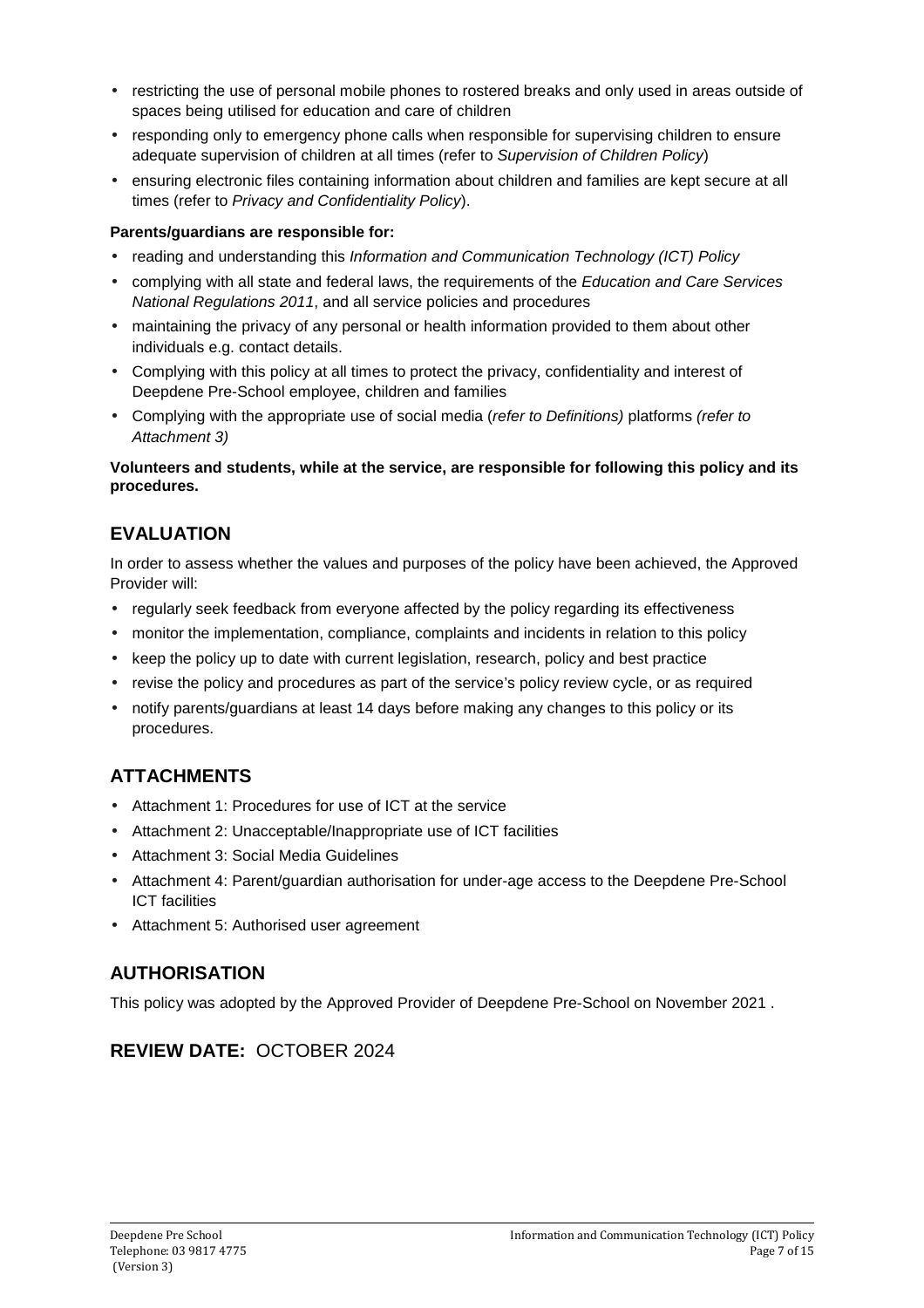# **ATTACHMENT 1 Procedures for use of ICT at the service**

### **EMAIL USAGE**

- Content of emails and email addresses must always be checked before sending.
- When sending emails to multiple recipients, care should be taken to avoid the inappropriate disclosure of email addresses to a whole group of recipients; blind copying (BCC) should be used where appropriate.
- Create an email signature that identifies employee name, title, service name, service phone number and address
- Always include a subject description in the subject line.
- Always include a disclaimer (refer to Definitions) which is common to all users, on emails to limit liability.
- Be cautious about opening files or launching programs that have been received as an attachment via email from the email itself. Instead, save an attachment to disk and scan with anti-virus software before opening, and keep an eye out for unusual filenames.
- Never open emails if unsure of the sender.
- Check email accounts on a regular basis and forward relevant emails to the Approved Provider or appropriate committee members/staff.
- Remove correspondence that is no longer required from the computer quarterly.
- Respond to emails as soon as is practicable.
- Never send unauthorised marketing content or solicitation emails
- Be suspicious of clickbait titles

Digital storage of personal and health information

- Digital records containing personal, sensitive and/or health information, or photographs of children must be password protected and stored securely so that privacy and confidentiality is maintained. This information must not be removed from the service without authorisation, as security of the information could be at risk (refer to Privacy and Confidentiality Policy).
- Digital records containing personal, sensitive and/or health information, or photographs of children may need to be removed from the service from time-to-time for various reasons, including for:
	- o excursions and service events (refer to Excursions and Service Events Policy)
	- o offsite storage, where there is not enough space at the service premises to store the records.

In such circumstances, services must ensure that the information is transported, handled and stored securely so that privacy and confidentiality is maintained at all times.

- ICT users are not to view or interfere with other users' files or directories, knowingly obtain unauthorised access to information or damage, delete, insert or otherwise alter data without permission.
- Ensure all material stored on an endpoint data storage device is also stored on a backup drive, and that both device and drive are kept in a secure location.

#### Backing up data

Data backup is the process of creating accessible data copies for use in the event of breach or loss.

- Develop a written backup plan that identifies:
	- o What's being backed up
	- o Where it's being backed up
	- o How often backups will occur
	- o Who's in charge of performing backups
	- o Who's in charge of monitoring the success of these backups
	- o How will backup drives be stored securely

Services can choose to either between onsite or remote backup: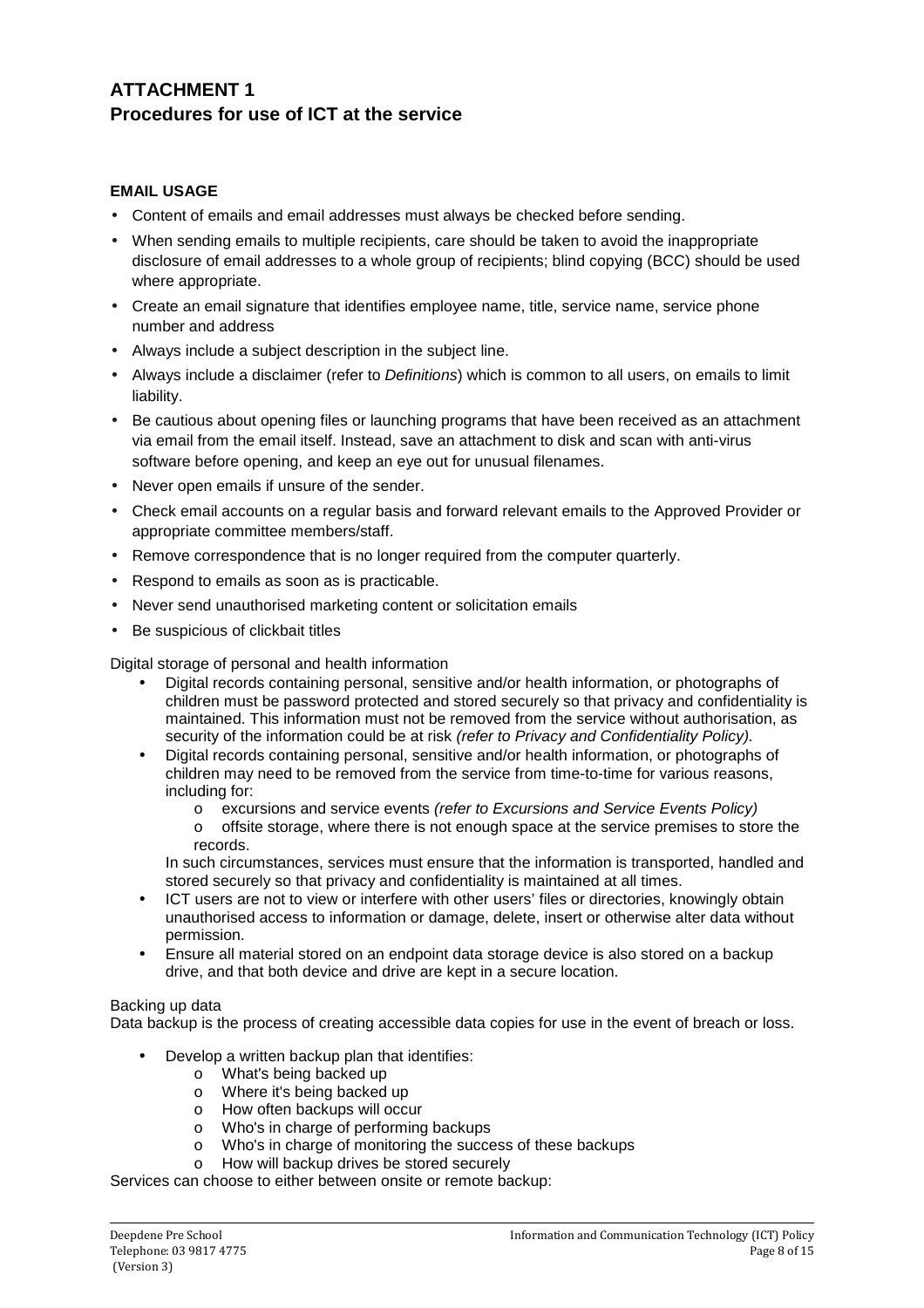- Onsite Backup
	- o copy data to a second hard drive, either manually or at specified intervals.
	- Remote Backup- cloud based backup server
		- $\circ$  install the software on every computer containing data that needs to be backed up.
		- o set up a backup schedule, and
		- o identify the files and folders to be copied.

#### Password management

The effective management of passwords is the first line of defence in the electronic security of an organisation. Every ICT facility should have a password strategy in place as part of the overall security strategy. The technical considerations and principals outlined below are intended to be used as a guide for developing a password procedure.

Technical considerations include:

- a strong password should:
	- o Be at least 8 characters in length
	- o Contain both upper and lowercase alphabetic characters (e.g. A-Z, a-z)
	- o Have at least one numerical character (e.g. 0-9)
	- o Have at least one special character (e.g.  $\sim$ ! @#\$%^&\*()\_-+=)
- always verify a user's identity before resetting a password
- change passwords when an employer leaves the service
- password rotation; changed every 90 days or less
- do not use automatic logon functionality
- use of account lockouts for incorrect passwords, with a limit of 5 or fewer bad attempts.

Users should always follow these principles:

- do not share passwords with anyone. If there is an issue that requires you to do so, remember to change the password immediately after the issue has been resolved.
- never use the same password for work accounts as the one you have for personal use (banking, etc.).
- do not write down passwords or include them in an email.
- do not store passwords electronically unless they are encrypted.
- never use the "remember password" feature on any systems; this option should be disabled
- Do not use the same password for multiple administrator accounts.

#### Working from home

When an approved provider, nominated supervisor, early childhood teachers, educators or staff members are working from home they must:

- complete the authorised user agreement form (refer to Attachment 4)
- conduct a workstation assessment; taking reasonable care in choosing a suitable work space, including ergonomics, lighting, thermal comfort, safety, and privacy
- ensure security and confidentiality of work space, keeping private, sensitive, heath information, planning, educational programs and children's records confidential and secure at all times
- keep allocated passwords secure, including not sharing passwords and logging off after using a computer
- adhere to the Privacy and Confidently Policy
- report breaches to privacy or loss of private, sensitive, and heath information to nominated superiors as soon as practically possible.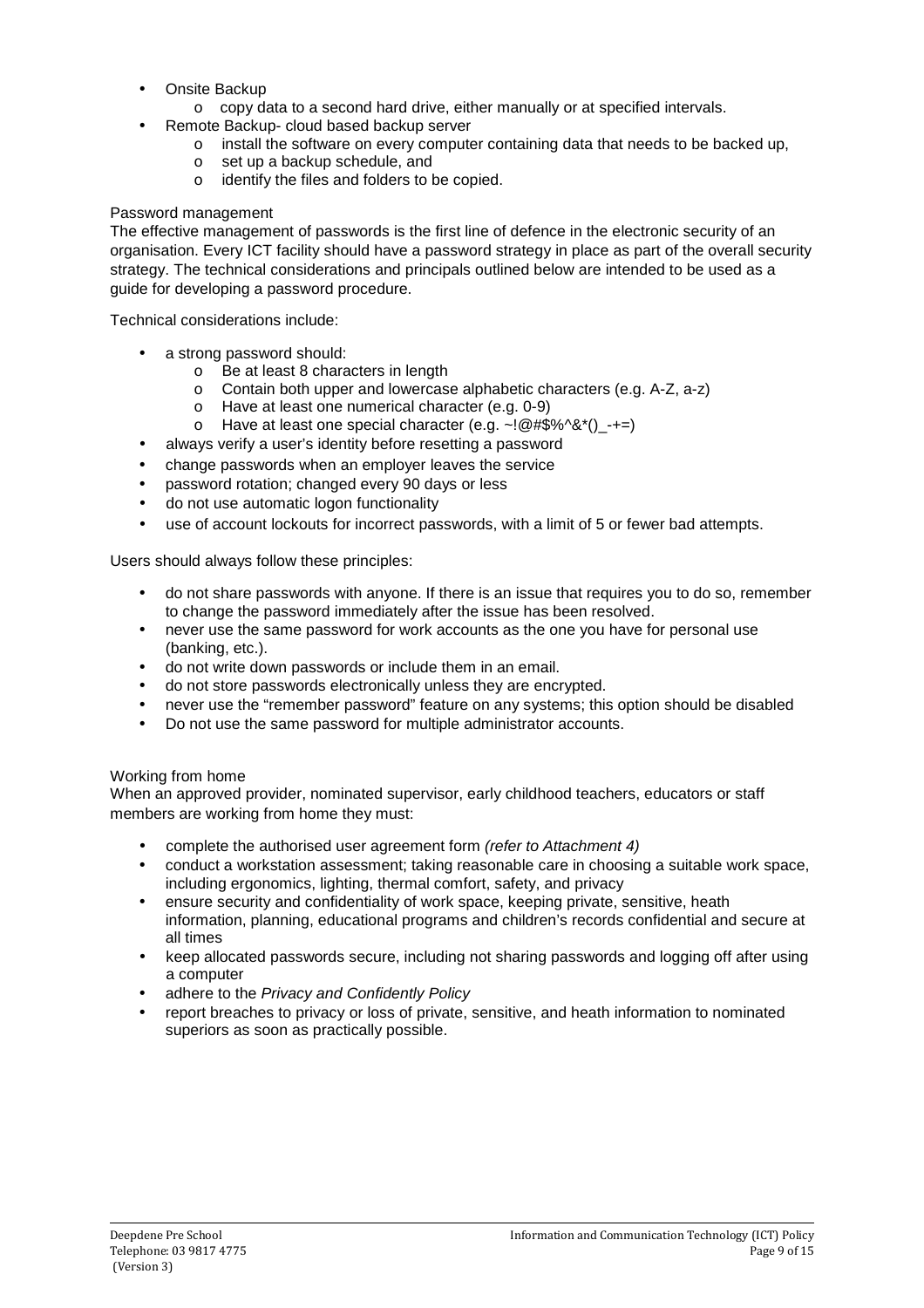### **ATTACHMENT 2. UNACCEPTABLE/INAPPROPRIATE USE OF ICT FACILITIES**

Users of the ICT facilities (and in particular, the internet, email and social media) provided by Deepdene Pre-School must not:

- create or exchange messages that are offensive, harassing, obscene or threatening
- create, copy, transmit or retransmit chain emails (refer to Definitions), spam (refer to Definitions) or other unauthorised mass communication
- use the ICT facilities as a platform to gain unauthorised access to other systems
- carry out activities that are illegal, inappropriate or offensive to fellow employees or the public. Such activities include, but are not limited to, hate speech or material that ridicules/discriminates against others on the basis of race, nationality, creed, religion, ability/disability, gender or sexual orientation
- use the ICT facilities to access, download, create, store or distribute illegal, offensive, obscene or objectionable material (including pornography and sexually explicit material). It will not be a defence to claim that the recipient was a consenting adult
- use the ICT facilities to make any personal communication that could suggest that such communication was made in that person's official capacity as an employee or volunteer of Deepdene Pre-School
- conduct any outside business or engage in activities related to employment with another organisation
- play games
- assist any election campaign or lobby any government organisation
- exchange any confidential or sensitive information held by Deepdene Pre-School unless authorised as part of their duties
- publish the service's email address on a 'private' business card
- harass, slander, intimidate, embarrass, defame, vilify, seek to offend or make threats against another person or group of people
- breach copyright laws through making copies of, or transmitting, material or commercial software.

### **BREACHES OF THIS POLICY**

- Individuals who use ICT at the service for unlawful purposes may be liable to criminal or civil legal action. This could result in serious consequences, such as a fine, damages and/or costs being awarded against the individual, or imprisonment. The Approved Provider will not defend or support any individual using the service's ICT facilities for an unlawful purpose.
- The service may block access to internet sites where inappropriate use is identified.
- Employees who fail to adhere to this policy may be liable to counselling, disciplinary action or dismissal.
- Management, educators, staff, volunteers and students who fail to adhere to this policy may have their access to the service's ICT facilities restricted/denied.

### **Category 1: illegal — criminal use of material**

This category includes but is not limited to:

• child abuse material offences relating to child pornography covered by the Crimes Act 1958 (Vic). 'Child abuse material' is defined in section 51A of the Crimes Act 1958 (Vic)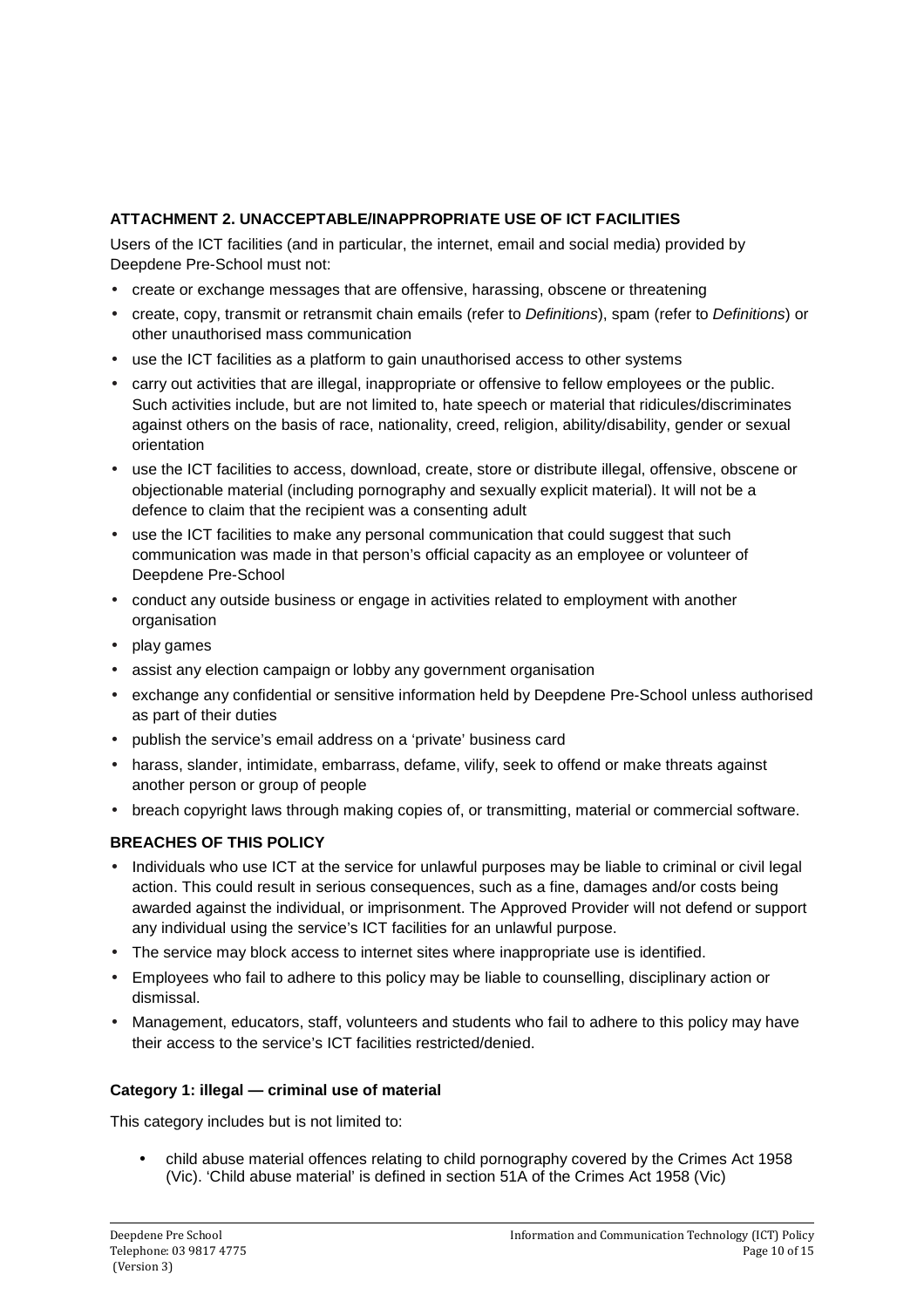- objectionable material offences relating to the exhibition, sale and other illegal acts relating to 'objectionable films' and 'objectionable publications' covered by the Classification (Publications, Films and Computer Games) (Enforcement) Act 1995 (Vic). Such material has or would attract a classification of X18+ (restricted) or RC (refused classification) under the Guidelines for Classification of Films 2012, Guidelines for the Classification of Computer Games 2012 or National Classification Code scheduled to the Classification (Publications, Films and Computer Games) Act 1995 (Cth)
- reckless or deliberate copyright infringement
- any other material or activity that involves or is in furtherance of a breach of criminal law

### **Category 2: extreme — non-criminal use of material**

This category includes non-criminal use of material that has or may attract a classification of RC or X18+ under the Guidelines for Classification of Films 2012, Guidelines for the Classification of Computer Games 2012 or National Classification Code scheduled to the Classification (Publications, Films and Computer Games) Act 1995 (Cth).

This includes any material that:

- depicts, expresses or otherwise deals with matters of sex, drug misuse or addiction, crime, cruelty, violence or revolting or abhorrent phenomena in such a way that they offend against the standards of morality, decency and propriety generally accepted by reasonable adults to the extent that the material should not be classified
- describes or depicts in a way that is likely to cause offence to a reasonable adult or a person who is, or appears to be, a child under 18 (whether or not the person is engaged in sexual activity or not)
- promotes, incites or instructs in matters of crime or violence
- includes sexually explicit material that contains real depictions of actual sexual intercourse and other sexual activity between consenting adults

### **Category 3: critical — offensive material**

This category includes other types of restricted or offensive material, covering any material that:

- has or may attract a classification of R18+ under the Guidelines for Classification of Films 2012, Guidelines for the Classification of Computer Games 2012 or National Classification Code scheduled to the Classification (Publications, Films and Computer Games) Act 1995 (Cth). Material may contain sex scenes and drug use that are high in impact
- includes sexualised nudity
- involves racial or religious vilification
- is unlawfully discriminatory
- is defamatory
- involves sexual harassment or bullying

### **Category 4: serious**

- This category includes any use which is offensive or otherwise improper.
- The categories do not cover all possible breaches of this policy. Matters not covered by the above categories will be dealt with on an individual basis and on the relevant facts.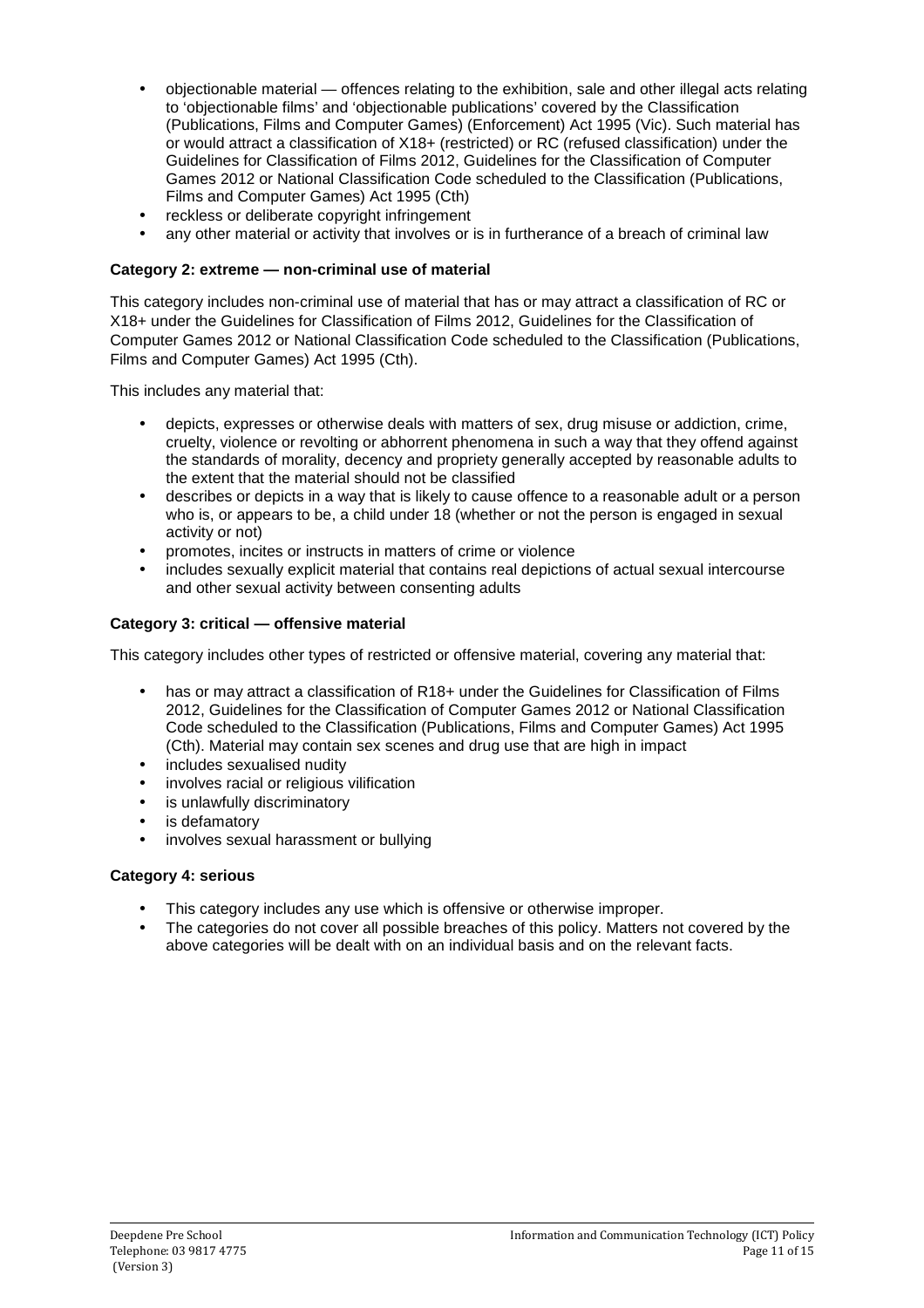### **ATTACHMENT 3. SOCIAL MEDIA AND INFORMATION SHARING PLATFORM GUIDELINES**

The below directives are essential to the safety and wellbeing of staff, children and their families, and to ensure that Deepdene Pre-School operates in a professional and appropriate manner when using social media and/or information sharing platforms.

Staff must exercise extreme caution using ICT facilities when accessing social media and/or information sharing platforms, whether in the workplace or relating to external events or functions involving Deepdene Pre-School.

It is a breach of confidentiality and privacy to make posts or comments about children, families, staff or management from Deepdene Pre-School on social media sites without consent or authorisation. It is also an offence under current legislation, to record or use a visual image of a child, including transmitting the image on the internet, without the written consent of the child's parent.

[Service Name] specifically requires that, unless you have the express permission, you:

- Do not video or photograph anyone, or post photos or personal details of other Deepdene Pre-School staff, children or families; Do not post photos or videos of Deepdene Pre-School staff, children or families on your personal Facebook page, or otherwise share photos or videos of staff, children or families through social media;
- Do not create a Deepdene Pre-School branded Facebook page, or other pages or content on social media that represents Deepdene Pre-School, it's staff, children or families without authorisation from the approved provider;
- Do not post anything that could embarrass or damage the reputation of Deepdene Pre-School, colleagues, children or families.

### **Staff must not:**

- post or respond to material that is, or might be construed as offensive, obscene, fraudulent, defamatory, threatening, harassing, bullying, discriminatory, hateful, racist, sexist, infringes copyright, constitutes a contempt of court, breaches a Court suppression order, or is otherwise unlawful or inaccurate;
- make any comment or post any material that might otherwise cause damage to Deepdene Pre-School reputation or bring it into disrepute;
- imply that they are authorised to speak as a representative of Deepdene Pre-School, or give the impression that the views expressed are those of Deepdene Pre-School , unless authorised to do so
- use a Deepdene Pre-School email address or any Deepdene Pre-School logos or insignia that may give the impression of official support or endorsement of personal comments;
- use the identity or likeness of another employee, contractor or other member of Deepdene Pre-School;
- use or disclose any confidential information or personal information obtained in the capacity as an employee/contractor of Deepdene Pre-School; or
- access and/or post on personal social media during paid workhours.

### **Personal use of social media**

Deepdene Pre-School recognises that staff may choose to use social media in their personal capacity. This policy is not intended to discourage nor unduly limit staff using social media for personal expression or other online activities in their personal life. Staff should be aware of and understand the potential risks and damage to Deepdene Pre-School that can occur through their use of social media, even if their activity takes place outside working hours or on devices not owned by Deepdene Pre-**School.** 

If an individual can be identified as an employee of Deepdene Pre-School on social media, that employee must:

- only disclose and discuss publicly available information;
- ensure that all content published is accurate and not misleading and, complies with all relevant policies of Deepdene Pre-School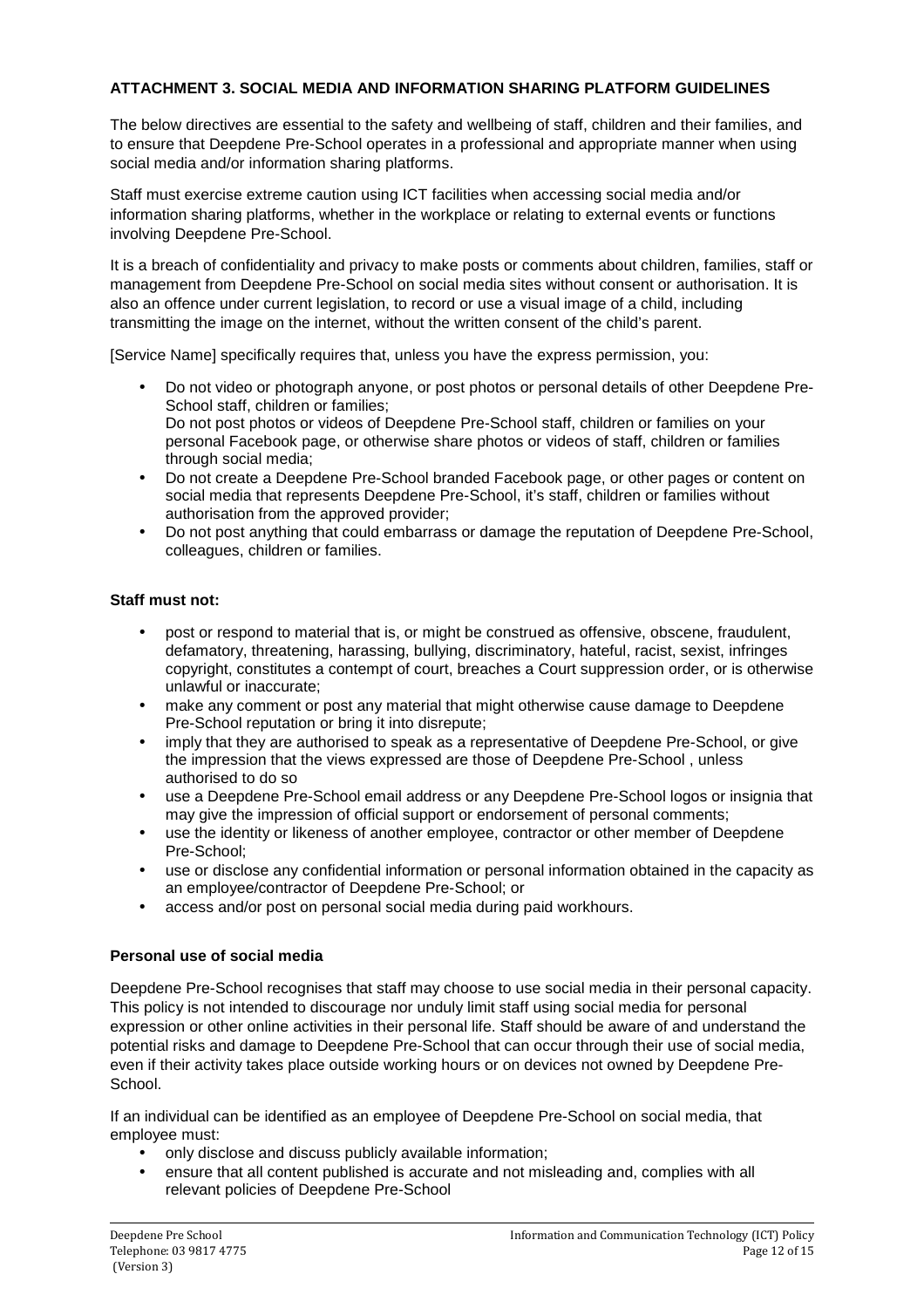- expressly state on all postings (identifying them as an employee of Deepdene Pre-School) the stated views are their own and are not those of Deepdene Pre-School;
- be polite and respectful to all people they interact with;
- adhere to the Terms of Use of the relevant social media platform/website, as well as copyright,
- abide by privacy, defamation, contempt of Court, discrimination, harassment and other applicable laws;
- ensure that abusive, harassing, threatening or defaming postings which are in breach of Deepdene Pre-School policies may result in disciplinary action being taken, even if such comments are made using private social networks outside of working hours.
- notify the approved provider or person with management or control if they become aware of unacceptable use of social media as described above.

### **Consequences of unacceptable use of social media**

- Deepdene Pre-School will review any alleged breach of this policy on an individual basis. If the alleged breach is of a serious nature, the person shall be given an opportunity to be heard in relation to the alleged breach.
- If the alleged breach is clearly established, the breach may be treated as grounds for dismissal. In all other cases, the person may be subject to disciplinary action in accordance with Deepdene Pre-School Code of Conduct Policy.
- Deepdene Pre-School may request that any information contained on any social media platform that is in breach of this policy be deleted.
- Deepdene Pre-School may restrict an employee's access to social media on [Deepdene Pre-School ICT facilities or if they are found to have breached this policy or while Deepdene Pre-School investigates whether they have breached this policy.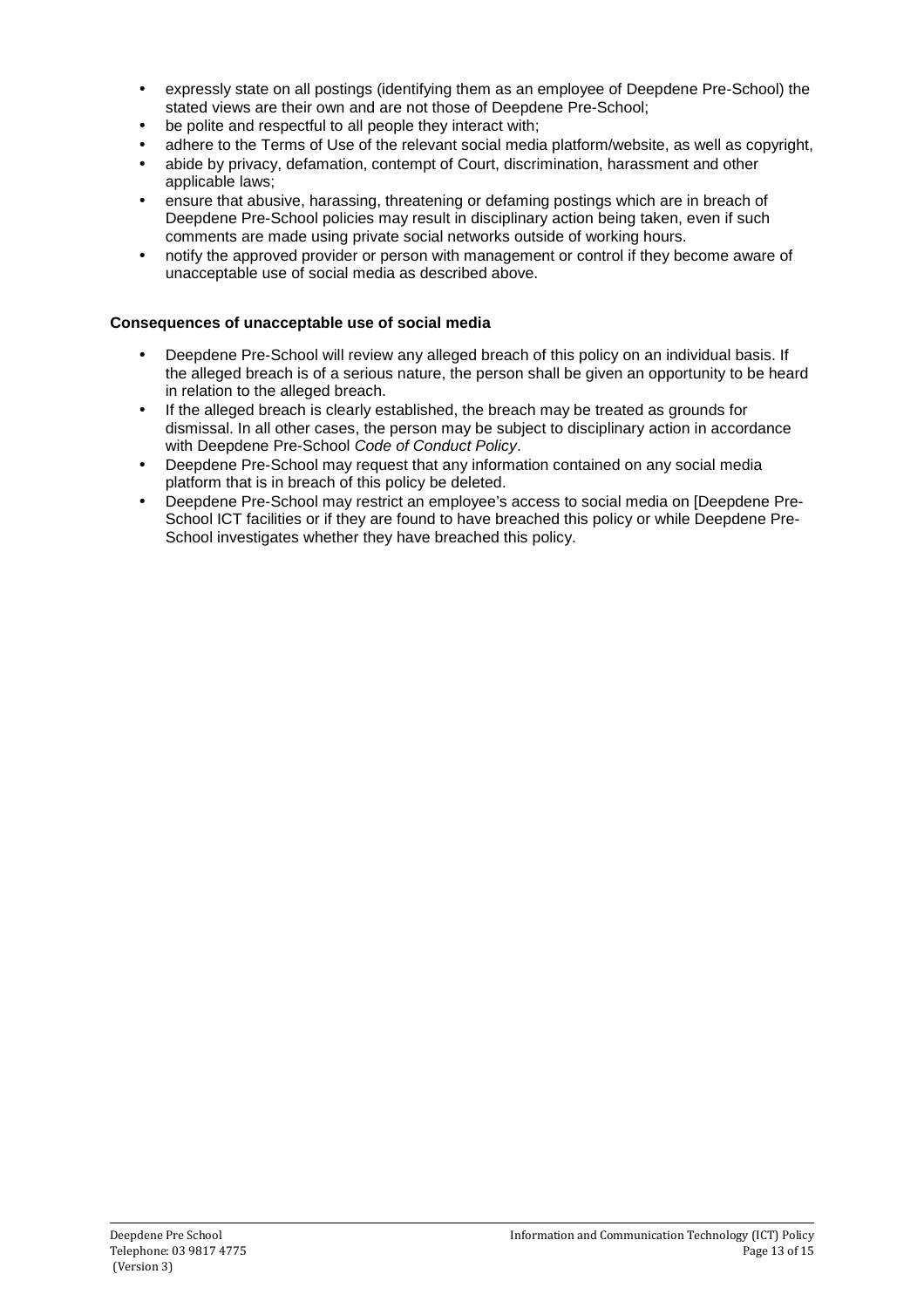### **ATTACHMENT 4 Parent/guardian authorisation for under-age access to the Deepdene Pre-School ICT facilities**

I have read the Deepdene Pre-School Information and Communication Technology (ICT) Policy and agree to the conditions of use of the service's ICT facilities for the above-named student.

I also understand that Deepdene Pre-School provides no censorship of access to ICT facilities.

\_\_\_\_\_\_\_\_\_\_\_\_\_\_\_\_\_\_\_\_\_\_\_\_\_\_\_\_\_\_\_\_\_\_\_\_\_\_ \_\_\_\_\_\_\_\_\_\_\_\_\_\_\_\_\_\_\_\_\_\_\_\_\_\_\_\_\_\_\_\_\_

\_\_\_\_\_\_\_\_\_\_\_\_\_\_\_\_\_\_\_\_\_\_\_\_\_\_\_\_\_\_\_\_\_\_\_\_\_\_ \_\_\_\_\_\_\_\_\_\_\_\_\_\_\_\_\_\_\_\_\_\_\_\_\_\_\_\_\_\_\_\_\_

| Signature (student) | Date |
|---------------------|------|
|                     |      |

Signature (parent/guardian) Date